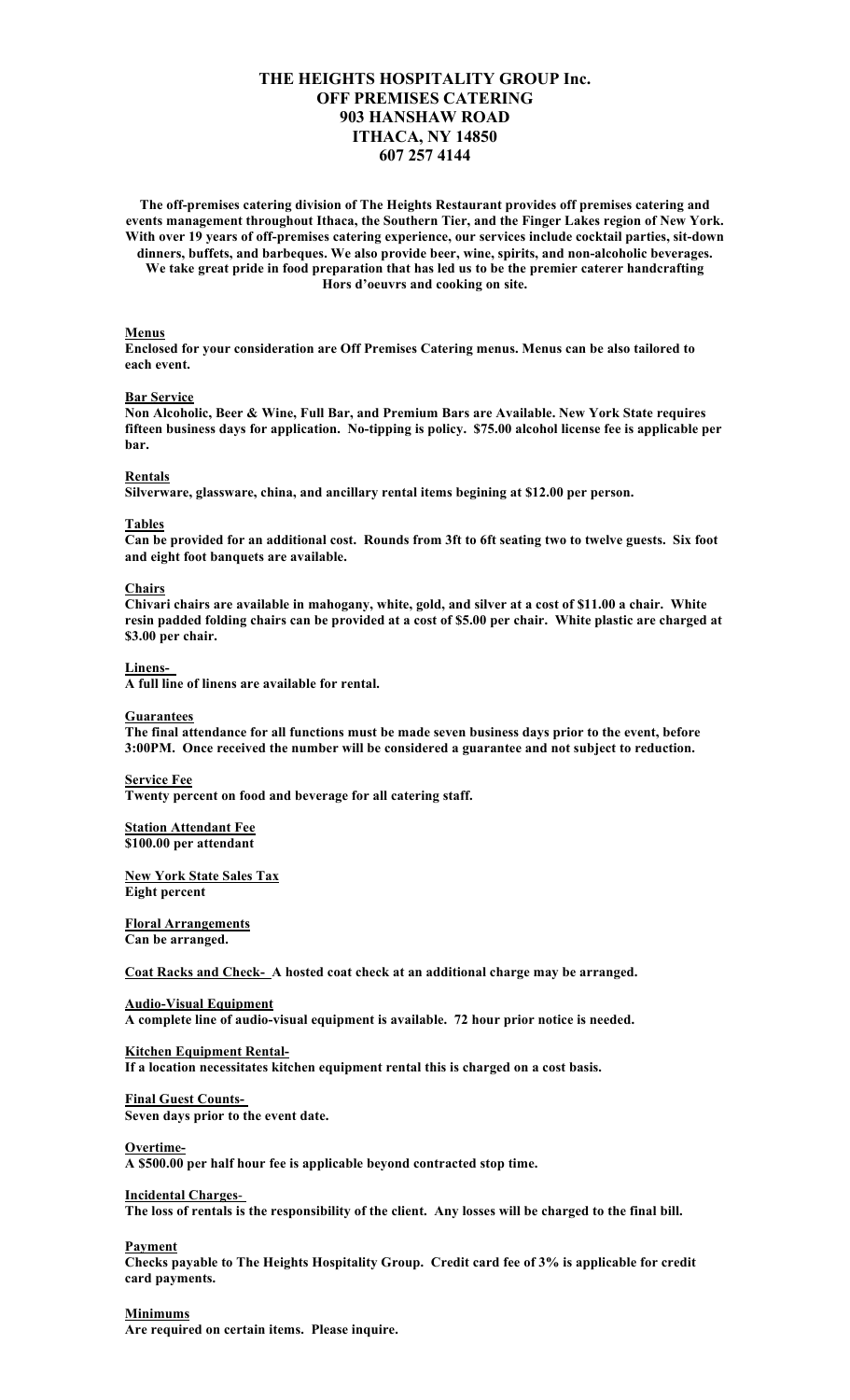# **COLD LUNCHEONS**

# **SANDWICH PLATTERS**

**Caesar Salad** *Grated Parmesan Cheese & Croutons*

**Tompkins County Poi Choy Salad** *Almonds, Mandarin Orange, Red Onion, & Carrot Sesame Viniagrette*

**Grilled Chicken Sandwich** *Pineapple, Brie Cheese, & Cabbage Slaw*

**Char Grilled Steak Sandwich** *Lettuce, Tomato, Onion, Swiss Cheese & Horseradish Aioli*

**Vegetarian Grilled Vegetable "Cuban"** *Chimmichurri, Chipotle Aioli, Swiss Cheese, & Pickle Relish*

> **Fresh Fruit Salad** *Fresh Mint*

**Coke, Diet Coke, Sprite, Ginger Ale & Bottle Water**

**\$18.95 per person**

# **GOURMET BOXED LUNCHEON**

**Lexington Salad** *Heirloom Roasted Carrots, Hybrid Tomatoes Gorgonzola Cheese, Croutons, Frisee, & Arugula Basil Vinaigrette*

> **Quinoa Salad** *Cauliflower, Dates, Smoked Almonds, & Brussel Sprouts Lemon Vinaigrette*

 **Grilled Salmon Sandwich** *Smoked Trout Mousse, Cranberry Mostrado, Lettuce, Tomato, Onion, & Basil Aioli*

> **Curry Grilled Chicken Breast Sandwich** *With Mango Chutney, Brie Cheese, Lettuce, Tomato & Onion*

**The Bistro** *Sliced Steak, Oregano Aioli, Lettuce, Tomato, Onion, & Provolone Cheese*

**Park Avenue** *Grilled Red Peppers, Onions, Kale, Slowed Roasted Tomato, Kefolgraviera Cheese & Sweet Balsamic*

**Assorted Chips**

**Carrot Cake** *Crream Cheese Mousse & Caramel Sauce*

**Bottled Water**

**Mustard, Mayonaise, Cutlery Kit , & Moist Towelette**

**\$23.95 per person**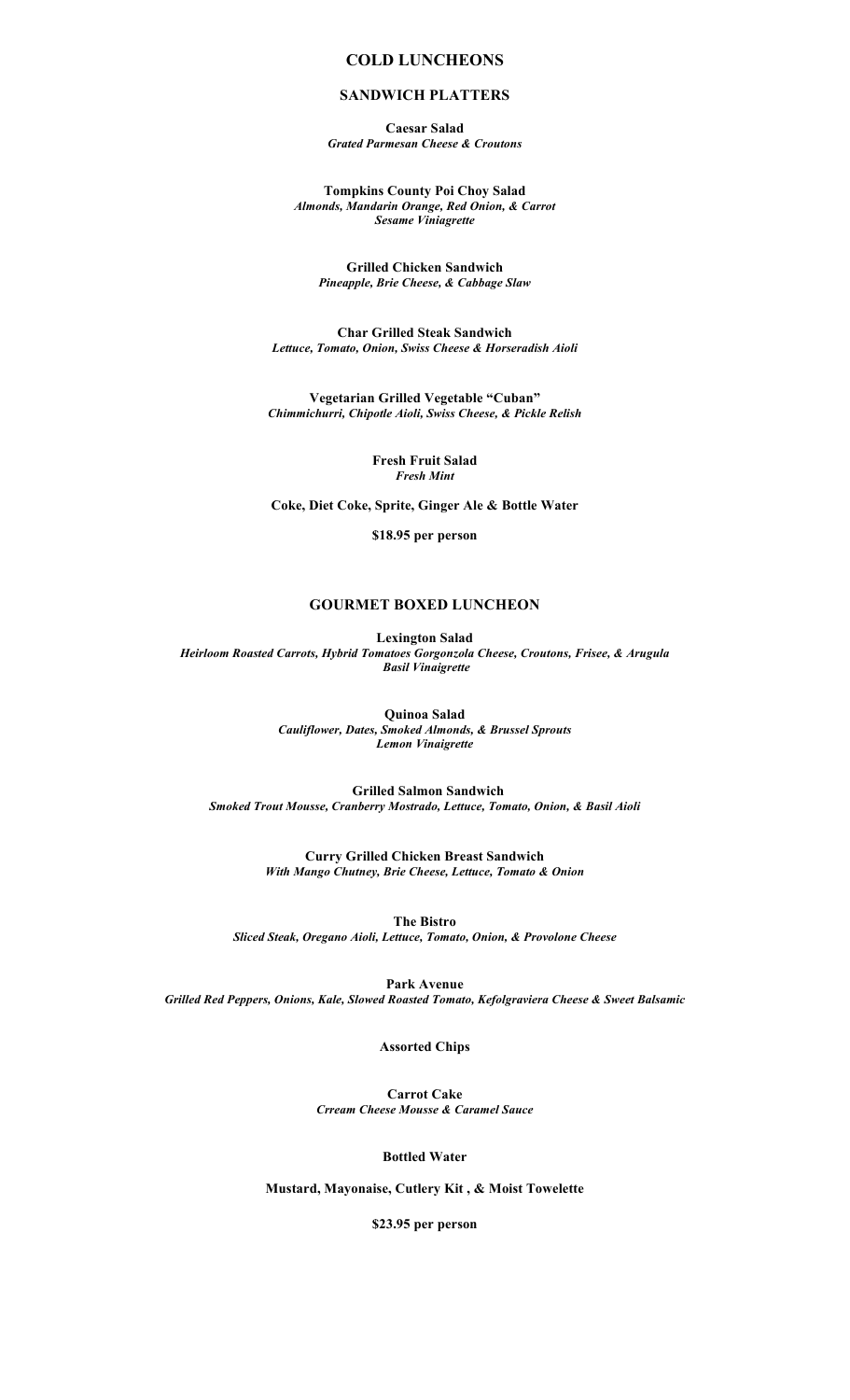# **COCKTAIL RECEPTION STATIONS**

**CARVING STATIONS**

**Herb and Peppercorn Crusted Sirloin Strip of Beef \$250.00 per piece**

**Fresh Roasted Turkey Breast \$125.00 per piece**

**Grilled Tenderloin of Beef \$350.00 per piece**

**Oven Roasted Leg of Lamb \$150.00 per piece**

**Honey Glazed Farmland Ham \$125.00 per piece**

**Slow Roasted Prime Rib of Beef \$295.00 per piece**

**All Carving Stations Include Appropriate Condiments and Fresh Baked Panini Rolls**

**ORIENTAL STIR FRY STATION Wok Display Cooking with Carrots, Baby Corn, Peppers, Water Chestnuts, Sprouts, Broccoli, Chicken, Beef, Honey Ginger Sauce \$15.00 per guest**

**ANTI PASTO STATION**

**Artichoke Salad, Assorted Olives, Sliced Baguette, Roasted Peppers, Smoked Mozzarella Cheese, Grilled Vegetables, Seafood Salad, Charred Red Onions, Pecorino Romano Cheese, Fontina Cappicola, Prosciutto & Melon \$12.00 per guest**

**CHEESE PEROGIE STATION**

**Served with Grated Parmesan Cheese, Bolognese, Marinara, or Prosciutto Cream Sauce \$10.00 per guest**

**PASTA STATION**

**Penne Rigate with Tomato Basil Sauce -**

**Tri-Color Tortellini with a Roasted Garlic Alfredo Sauce -**

> **Rigatoni Pasta with Pesto \$10.00 per guest**

**CARVED SMOKED SALMON Chopped Red Onion, Egg, Capers, & Toast Points \$10.00 per guest**

**MEDETERRANEAN STATION Feta, Kasseri, Provolone, Brie, & Gorgonzola Cheeses Red Seedless Grapes, Cured Olives, Roasted Peppers, & Crostini \$10.00 per guest**

> **SUSHI STATION Including California Sushi \$2.50 per piece**

**FRESH SEASONAL VEGETABLE DISPLAY with Candied Ginger Dipping Sauce \$8.00 per guest**

**DOMESTIC and IMPORTED CHEESE DISPLAY Garnished with Fresh Fruit, Crackers, & French Bread \$10.00 per guest**

**FRESH FRUIT FONDUE & DESSERT Fresh Strawberries, Pineapple, Chocolate Ganache, Caramel Sauce Ruguloach, Coconut Macaroons, & Linzer Cookies \$12.00 per guest**

> **TAPAS STATION \$18.00 per guest KIELBASA with Onions & Peppers**

> > -

**NEW ENGLAND SEAFOOD SALAD With Red "B" Potato, Celery, Red Onion, Pepper, Scallops, Shrimp, & Lobster Tarragon Vinaigrette**

> **- FETA & GRILLED PITA PLATTER With Extra Virgin Olive Oil & Italian Parsley**

**SANTA FE BLACK BEAN SALAD Cilantro Vinaigrette** -

**CITRUS CURED OLIVES**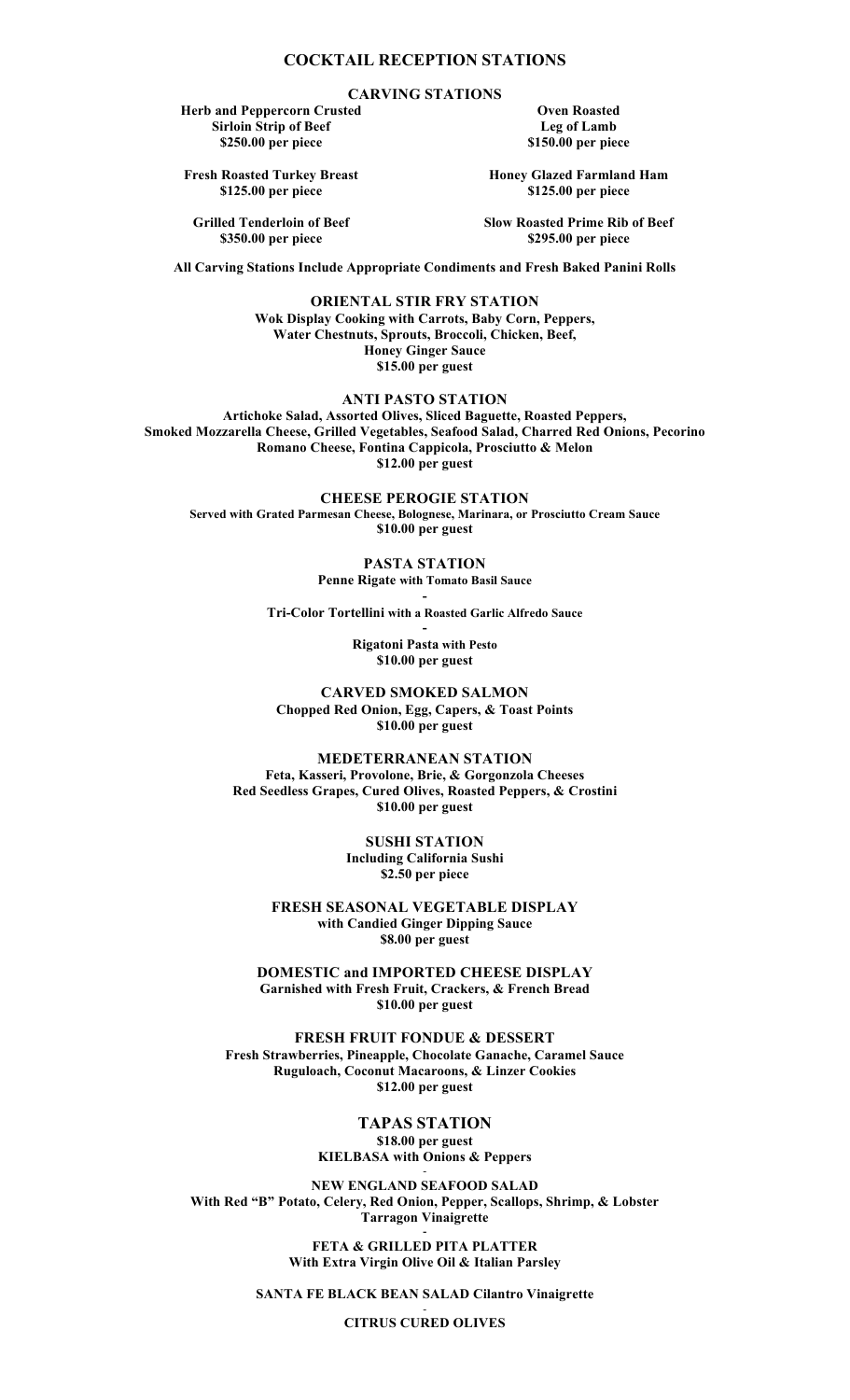# **COCKTAIL RECEPTION STATIONS (Continued)**

**PACIFIC RIM STATION \$25.00 per guest**

**DUMPLING BAR Vegetable Dumplings With Soy, Carrot, Scallion, Broccoli, Chicken, Sprouts, Chestnuts, & Shrimp**

> **BBQ BRAISED PORK Served with Steamed Buns, Scallion, & Hoison Sauce -**

**FIVE SPICE GRILLED SKIRT STEAK Asian House Steak Sauce -**

**CABBAGE SALAD With Carrot, Poppy Seed, Scallion & Creamy Sesame Vinaigrette**

# **TASTE OF ITALY \$20.00 per guest**

**CHEESE TORTELLINI** -**Served with Grated Parmesan Cheese, Marinara, or Prosciutto Cream Sauce**

**ROSEMARY POTATOES**

**- MINI MEATBALLS Marinara** -

### **TOMATO BASIL SALAD Extra Virgin Olive Oil, Balsamic Reduction** -

**OVEN ROASTED GARLIC STUDDED LEG OF LAMB Chimichurri & Ciabatta Bread**

# **ICED JUMBO SHRIMP DISPLAY Cocktail Sauce and Lemon Wedges \$3.50 per shrimp**

### **JOURNEY THROUGH TIME \$24.00 per guest**

**CHEESE PEROGIES Served with Grated Parmesan Cheese, Bolognese, Marinara, or Prosciutto Cream Sauce**

> **- CAESAR SALAD with Home Style Croutons**

- **PORK WIENER SCHNITZEL With Frites, Lemon Wedges, & Truffle Aioli** -

**OVEN ROASTED ROSEMARY RUBBED PRIME RIB Extra Virgin Olive Oil, Chimichurri, Balsamic Reduction, & Ciabbatta Bread**

# **PACIFIC RIM STATION \$18.00 per guest**

**SUSHI California & Vegetables Rolls With Pickled Ginger, Wasabi, & Soy Sauce -**

**NOODLE BAR**

**Wok Display Cooking with Carrots, Baby Corn, Peppers, Water Chestnuts, Sprouts, Broccoli, Chicken, Shrimp, Beef & Honey Ginger Sauce -**

> **PRINCE EDWARD ISLAND MUSSELS Coconut Curry Broth -**

**TOMPKINS COUNTY POI CHOY& BEAN SPROUT SALAD With Carrot, Cucumber, Grape Tomato, & Ginger Sesame Vinaigrette**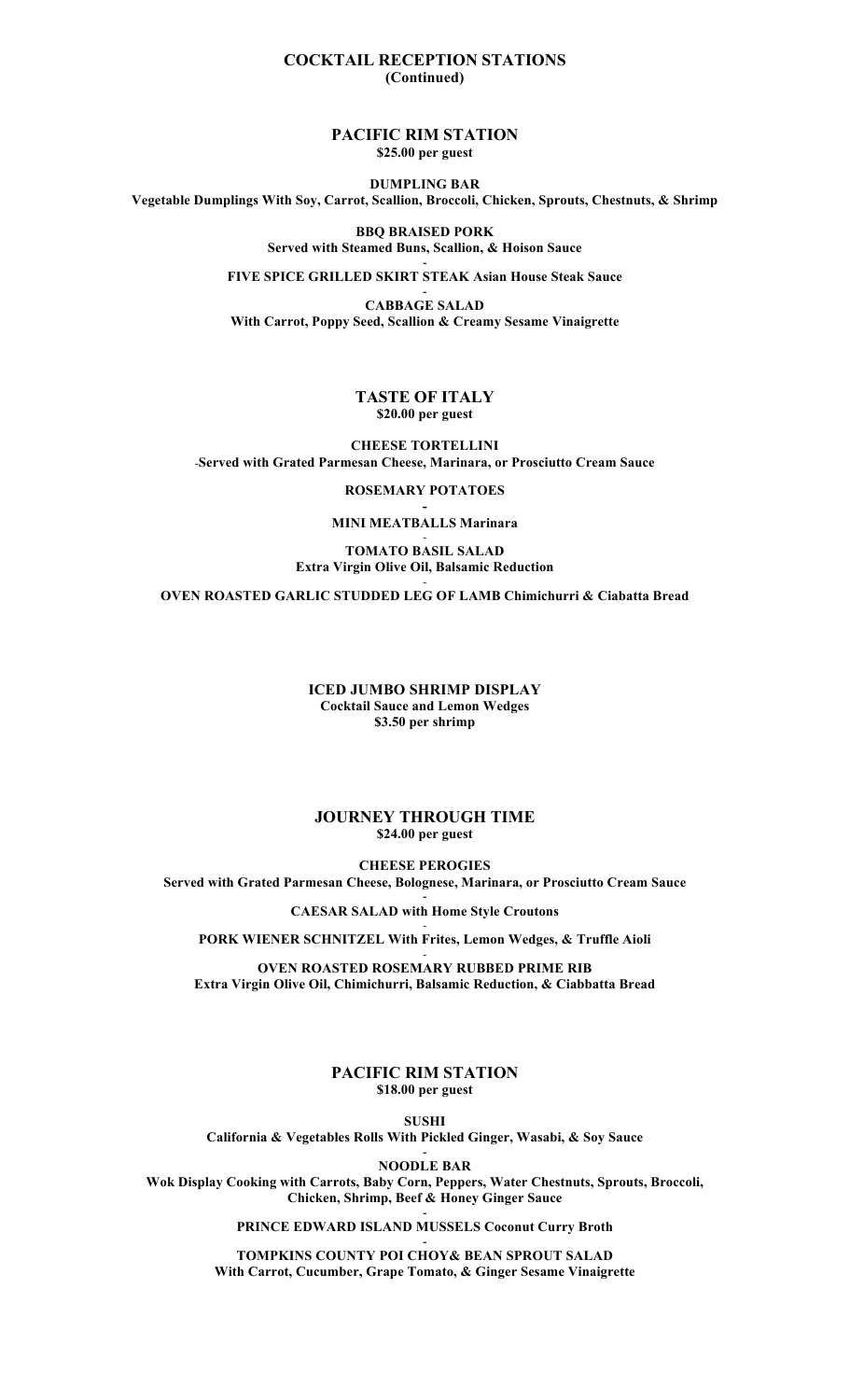# **PASSED COCKTAIL RECEPTIONS**

**Selections Priced Per Person Caprese Kabob** *with Speck, Basil, & Dill Gastrique* \$4. **Smoked Trout Tart** *with Shaved Kefalogravia Cheese* \$4. **Crispy Polenta** *with Bleu Cheese, Scallion, Grated Parmesan, Smoked Chicken & Tomato Jam* \$4 **Costa Rican Confit of Chicken** *Lizano Sauce, Black Beans, Cilantro & Sweet Cream* \$4. **House Smoked Salmon** *On Toast with a Tomato Salsa & Tarragon Aioli* \$4.5 **Caramelized Onion, Potato, & Smoked Gouda Tart** *Asparagus Aioli* \$3.5 **White Bean & Mozzarella Canape** *Grape Tomato & Pistou* \$3.5 **Maryland Crab "Salad"** *Lavosh "Coupe" with Avocado & Tomato Relish* \$5. **Red Wine Braised Beef Short Rib** *Ginger Cream Pickled Cucumber & Lime Cilantro Sauce* \$4.5 **Shrimp & Asparagus Kabob** *Tarragon Sauce* \$5*.* **Flatbread Lavosh** *Fresh Mozzarella & Pine Nut Pesto* \$3.5 **Sea Scallop Au Poivre** *Jalapeno Peach Jam* \$4.5 **Vegetable Rice Paper Roll** *Thai Dipping Sauce* \$3.5 **Brushetta of Jumbo Shrimp** *Fresh Basil* \$4. **Leek & Sun Dried Tomato Canapé** *Boursin Cheese & Seasonal Marmalade* \$3.5 **Watermelon & Feta Kabob** *Chiffonade of Mint* \$3.5 **Greek Keftedes** *Ouzo Dipping Sauce* \$4 **Falafel** *Curry Raita* \$3.5 **Lobster Mashed Potato "Martini"** *Chive Crème Fraiche & Scallion* \$5. **Shrimp BLT** *Bacon, Lettuce, Tomato, Avocado Wedge, Horseradish Aioli* \$4.5 **Tandoori Lamb Loin** *Served on Crispy Curried Wonton with Apricot Chutney & Mint Relish* \$6. **Terriyaki Tofu Kabob** *Wild Mushroom, Pickled Cabbage***,** *Sweet & Sour Soy Dipping Sauce* \$3.5 **Chicken "Souvlaki"** *Jalapeno Feta Cheese, Tomato, Lettuce Tzatziki Sauce* \$4. **Sweet & Sour Lollipops** *Asian Meatballs with Teriyaki Dipping Sauce* \$4. **Canapé of Fine Herb Hummus** *served on Crostini* \$3. **Bleu Cheese Soufflé** *with Rosemary & Dill Sour Cream Garni* \$3.5 **Grilled Shrimp Nacho** *Served on Crispy Tortilla, with Salsa, Avocado, & Sour* \$4. **Red Pepper & Corn Fritter** *Ginger Snap Dipping Sauce* \$3.5 **Braised Beef Short Rib** *Served on Crostini with Poblano Aioli & Red Onion Marmalade* \$4. **Onion Ale Battered Frank** *Maple Horseradish Dipping Sauce* \$4. **Seared Gnocchi & Kielbasa Kabob** *with a Honey Mustard Dipping Sauce* \$4. **Honey Coconut Shrimp** \$4.5 **Gazpacho Shooter** *with Herbed Grissini Stirrer* \$3. **Tuna Tartar Canapé** *with Scallion Marinate* \$5. **Grilled Portobello Mushroom & Asiago Cheese** *served on Potato Gaufrette with Rosemary Oil* \$3.5 **Mediterranean Chicken Kabob** *with an Oregano Lemon Olive Oil Marinate* \$4. **Vegetable & California Roll** *Soy Scallion Dipping Sauce* \$4.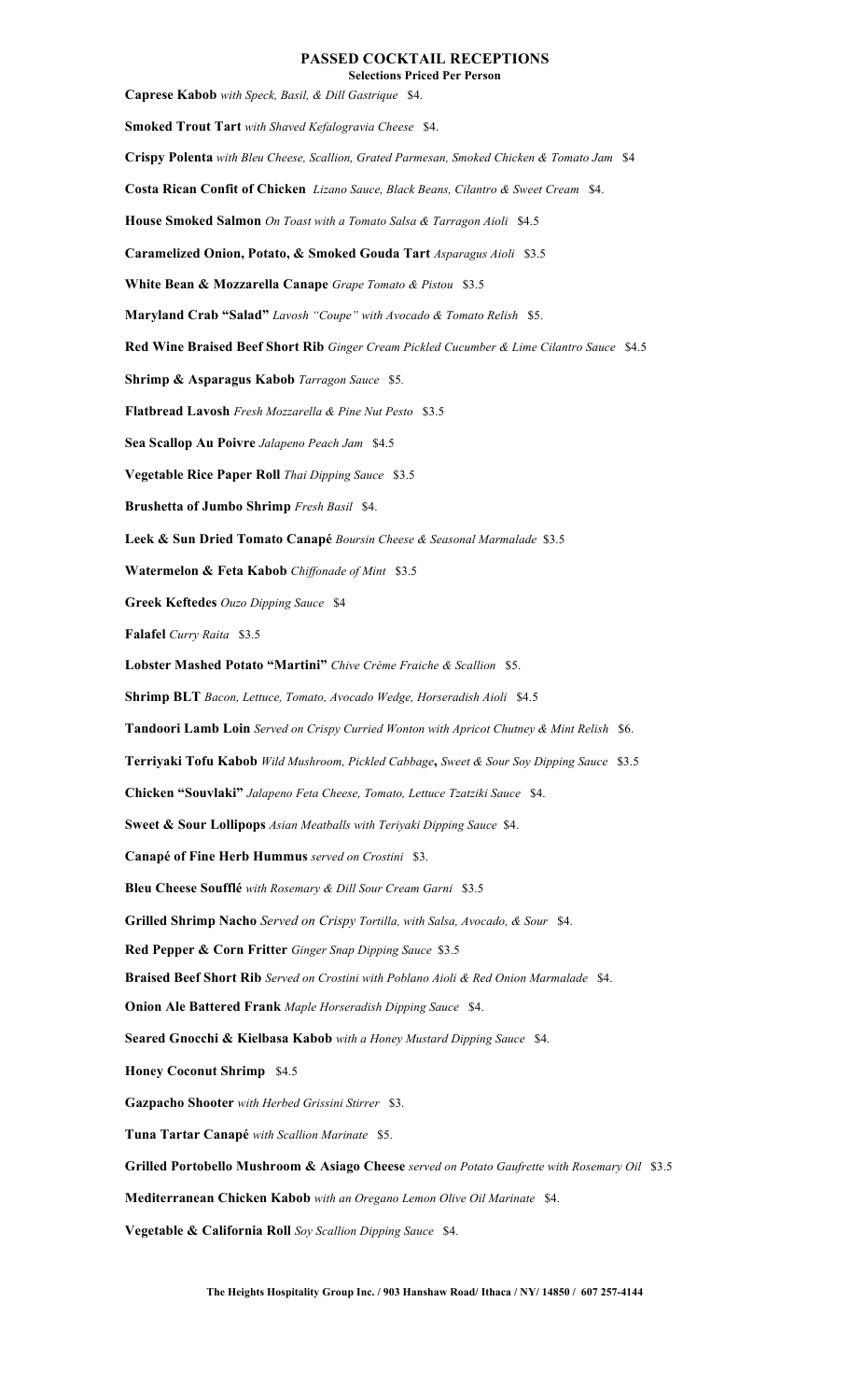# **PASSED RECEPTION SELECTIONS (Continued)**

**Poached Lobster Medallion** *served on Gaufrette Potato with a Champagne Dill Sauce* \$5. **Sun Dried Tomato & Goat Cheese Tart** *with Kalamatta Olives, Mint Pesto, & Pine Nuts* \$3.5 **South Beach Conch Fritter** *with Key West Cocktail Sauce* \$4. **Sea Scallop & Portobello Mushroom Napoleon** *served on Potato Gaufrette with Lemon Aioli* \$5. **Seafood Cake** *with Lemon Aioli* \$4.5 **Argentinean Beef** *Chimichurri Marinade* \$4. **Portobello Mushroom Kabob** *with Rosemary Oregano Oil Drizzle* \$3.5 **Santa Fe Cornmeal Crusted Oysters** *served on Tortilla with Ancho Sauce and Corn Salsa* \$5. **Char Grilled Rack of Lamb Chops** *with Raspberry Dipping Sauce* \$7. **Pan Seared Crab Cake** *with Dijon Lemon Sauce* \$4. **Mini Grilled Cheese** *served on Brioche with Gruyere Cheese & Smoked Tomato Aioli* \$3.5 **Char Grilled Tequila Lime Marinated Jumbo Shrimp Skewer** \$4.5 **Fire Roasted Chicken & Vegetable Rice Paper Roll** *with Sesame Soy Dipping Sauce* \$4. **Roasted Leek & Vidalia Onion Tart** *with Feta Cheese & Pine Nuts* \$3.5 **Italian Cured Ham Wrapped Grissini** *with Mint & Grated Romano Cheese* \$4. **Spinach & Gorgonzola Cheese Tart** \$3.5 **Black Pepper Seared Rare Tuna** *served on Potato Gaufrette With Roasted Garlic Vermouth Aioli* \$5. **Seared Duck Breast Canapé** *with Blueberry Habanera BBQ Compote* \$4. **Paillarde of Portobello Mushroom** *served on Pecorino Wafer with Rosemary Oil Drizzle* \$3.5 **Honey Coconut Chicken** \$4. **Duck Confit Spring Roll** *with a Hoisin Honey Dipping Sauce* \$4.5 **Herbed Pommes Frites** *with Chipotle Dipping Sauce* \$3. **Grilled Marinated Sea Scallops** *served on Mountain Bread Crouton with Chimichirri Drizzle* \$4.5 **Pepper Crusted Sirloin of Beef** *served on Tortilla with Peach Chutney* \$4*.* **Southwest Grilled Chicken Canapé** *with a Vidalia Onion Curry Relish* \$4. **Hot Smoked Rainbow Trout Mousse** *served on Potato Cake with Dill Cream & Caviar* \$4. **Strawberry "Shooter"** *with Cilantro Essence* \$3. **\*Grilled Prosciutto Wrapped Sweet Figs** *with a Balsamic Mint Drizzle* \$4.5 **Beef Steak Tomato Brushetta** *served on Crostini with Mozzarella Cheese and Balsamic Reduction* \$3.5 **Wild Mushroom Arrancini** *with a Basil Oregano Aioli* \$4. **Chicken Confit Spring Roll** *with a Hoisin Honey Dipping Sauce* \$4. **Moroccan Chicken Canapé** *Grilled Chicken Served Chilled with Mango Chutney, Tortilla, & Ginger* \$4. **Roasted Pork Empanada** *with Smoked Cherry Tomato Sour Cream* \$4.5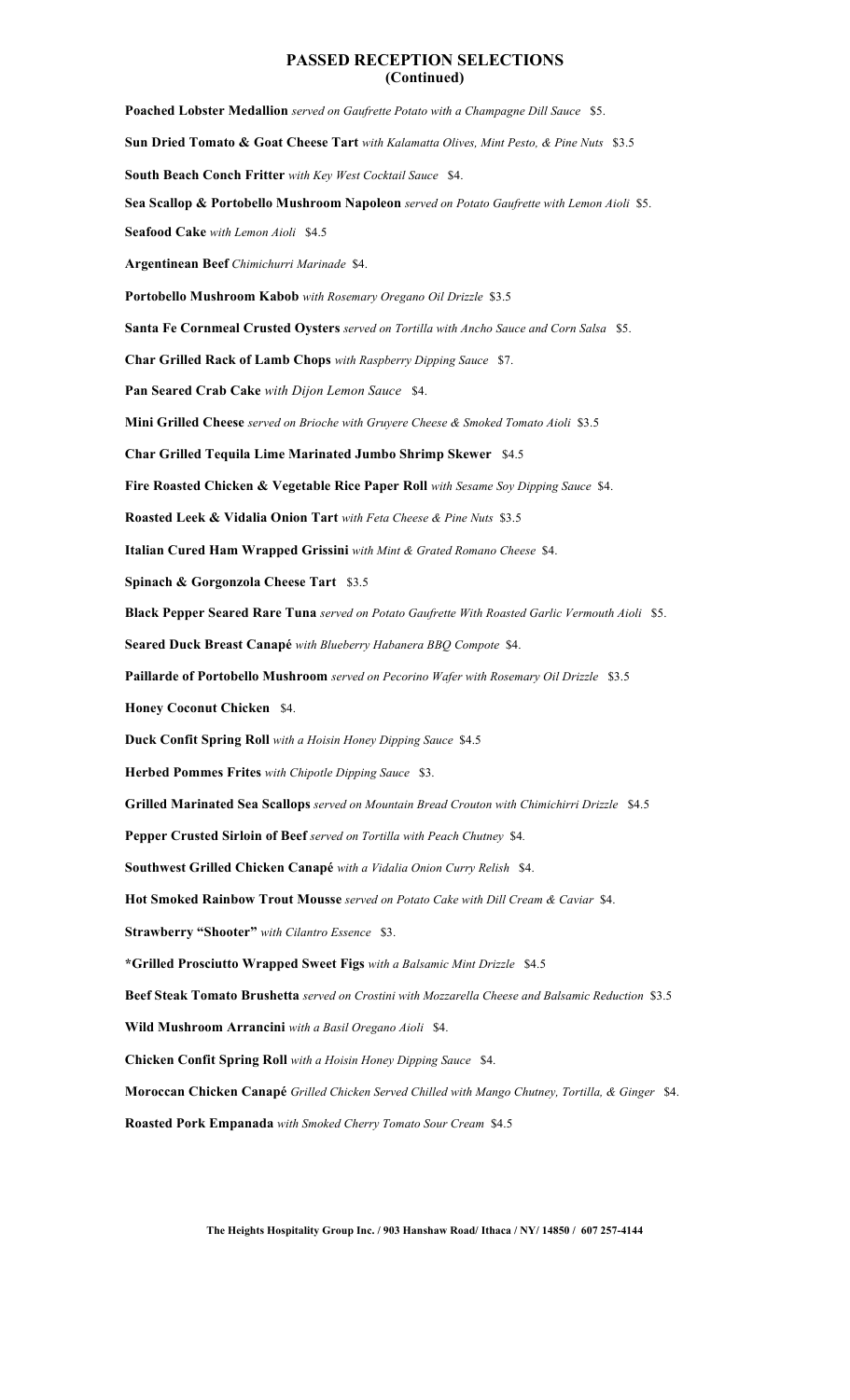# **PASSED RECEPTION SELECTIONS (Continued)**

**Goat Cheese, Asparagus, & Cajun Chicken Canapé** *Crostini with Warm Honey Walnut Drizzle* \$4. **Potato Cake** *Smoked Salmon & Chive Sour Cream* \$4. **Portobello Mushroom Napoleon** *with Roasted Red Pepper & Jalapeno Feta Cheese* \$3.5 **Jumbo Shrimp & Cornell Apple Skewer** *With Fennel Reduction* \$4.5 **Wild Mushroom Brushetta** *Goat Cheese, Basil, Red Onion, & Balsamic Rosemary Reduction* \$3.5 **Peppercorn Crusted Sea Scallop** *Shaved Pecorino Cheese, Citrus Olive, Caper Relish & Lavosh Wafer* \$4.5 **Belgium Endive** *with Hummus & Red Pepper* \$3. **Goat Cheese & Spinach Tart** *Sun Dried Tomato Relish* \$3.5 **Tuscan Meatball Lollipops** *Red Wine Rosemary Dipping Sauce* \$4. **South Beach Shrimp & Mango Skewer** *Red Onion & Key Lime Marinate* \$4.5 **Smoked Salmon Nacho** *served on Tortilla with Ancho Sour Cream and Corn Salsa* \$4. **Smoked Salmon Wrapped Asparagus** *Roasted Garlic Gremolata* \$4. **Grilled Sirloin & Bleu Cheese Brushetta** *Shallot Mustard Aioli* \$4. - **European Cucumber & Boursin Cheese** *Tea Sandwich* \$3. **Beef Tenderloin on Toast Rounds** *Horseradish Aioli* \$5. **Maryland Crab Stuffed Cherry Tomato** *Dijon Aioli* \$4.5 **Goat Cheese & Sun Dried Date** *Served on Crostini* \$3.5 **Chilled Shrimp Cocktail** *Cilantro Citrus Sauce* \$4.5 **Grouper "Fingers"** *Lime Tartar Sauce* \$4. **Seared Sea Scallop on a Stick** *with Louie Dipping Sauce* \$5. **Sesame Chicken Kabobs** *with a Hoisin Mustard Sauce* \$4. **Portobello Mushroom Frites** *with Ancho Aioli* \$3.5 **"Twice Baked" Red "B" Potato Stuffed** *with Chive Sour Cream & Caviar* \$4. **Exotic Mushrooms** *Stuffed with Pine Nuts & Truffle Scented Mozzarella Cheese* \$3.5 **House Smoked Salmon Canapé** *served on Mini Toast Points with Caper Sour Cream & Onion* \$4. **Spanakopita-** *Phyllo Canape with Spinach & Feta Cheese* \$3.5 **Sweet Potato, Red Onion, & Apricot Skewer** *Honey Pecan Drizzle* \$3.5 **Crispy Florida Rock Shrimp** *Citrus Aioli* \$4. **Feta & Kalamatta Olive Quich***e* \$3.5 **Curried Skirt Steak Canapé** *Mango Chutney & Gremolata* \$4. **Mini French Pastries** \$4*.* **Mini Pecan Chocolate Tarts** \$4. **Mini Éclair** *with Pastry Cream Filling* \$4. **Seasonal Assorted Fruit Tarts** \$4.

> **Please note that some selections maybe limited due to seasonality or ability to cook in certain locations**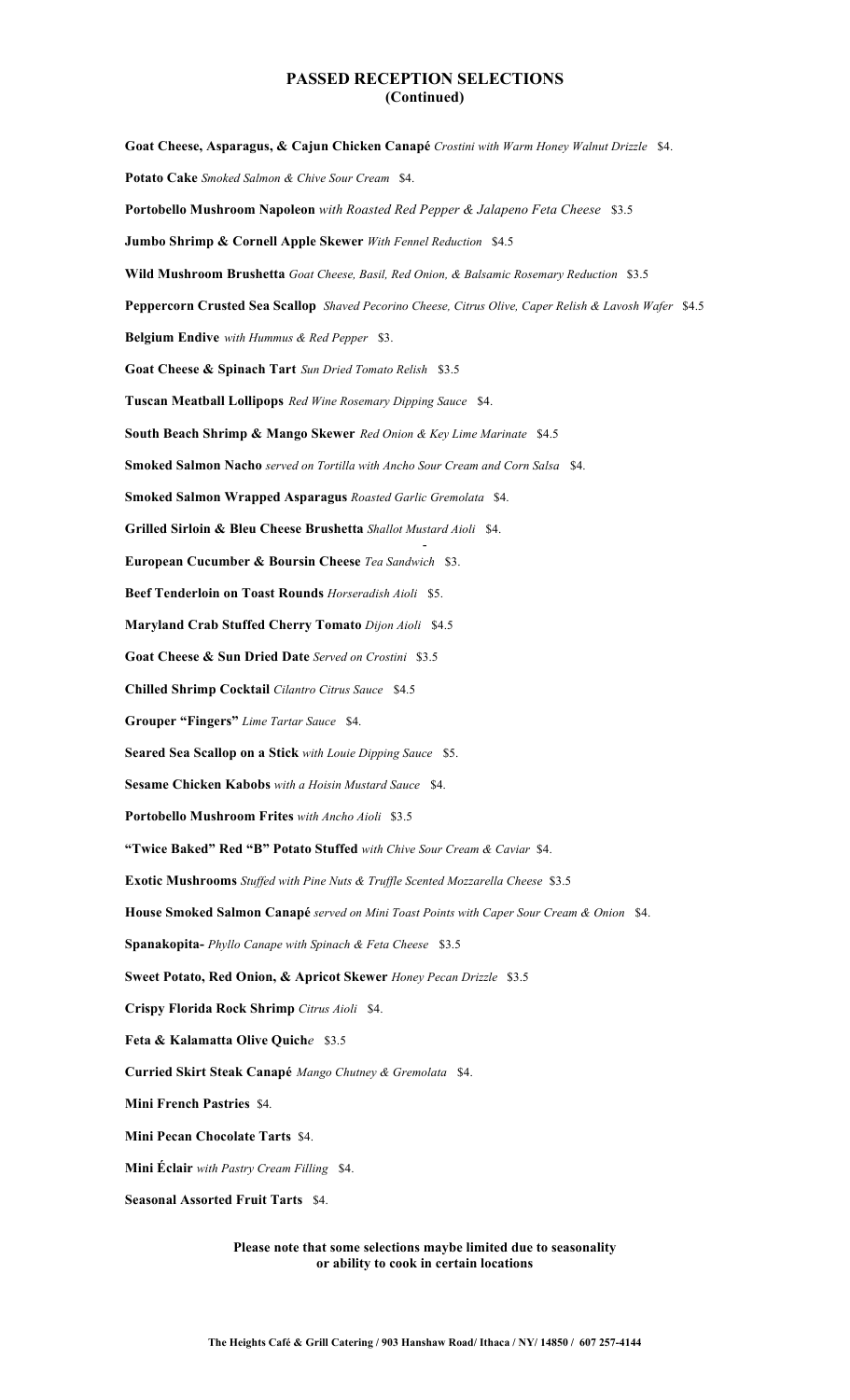# **SIT DOWN DINNER MENU**

# **APPEITIZER**

**Feta & Jalapeno Stuffed Mozzarella** *Kalamatta Olives, Roasted Yellow Pepper, Preserved Lemon, & Crostini*

*Dill Gastrique* + \$5. Per person

**Pan Seared Sea Jumbo Scallop**

*Wild Mushroom, Pearl Onion, & Carrot* +8. Per person

**Red Wine Braised Veal Cheeks**

*Sweet Pea Risotto, Pearl Onion, & Ginger Cream Hazelnut Demi Reduction*  +10. Per person

**Mango Chutney Glazed Jumbo Shrimp**

*Chick Pea Samosa "Cake", Fennel-Tangerine Relish, & Paprika Oil Sherry Vinegar* Aioli +6. Per person

**Braised Beef Short Rib**

*Served Boneless with a Silky Parsnip Puree, Sun Dried Cherry Compote, & Candied Citrus Red Wine Glaze*  +6. Per person

**Sauteed Veal Sweetbreads**

*Escargot Beggars Purse, Roasted Acorn Squash, & Ginger Cream Brandy Peppercorn Cream Sauce*  +10. Per person

**Pastrami of Duck Breast**

*Served on Whipped Gingered Carrot With a Pomegranate Vinaigrette & Toasted Rye Seed Olive Oil* +7. Per person

**Ceviche of Sea Scallop**

*Served with Charred Vidalia Onion & Rice Wine Lime Lemongrass Vinaigrette* +8. Per person

**Leek Wrapped Truffle Scented Poached Shrimp**

*With a Carrot Ginger Puree, Red Onion Marmalade, & Boursin Cheese Pomegranate Maple Syrup* +6. Per person

**Blackened Sea Scallop & Caviar** *Served on Mint Infused Citrus Salad & Dill Crème Fraiche With a Cilantro Vinaigrette*  +9. Per person

**House Made Truffle Infused Mozzarella** 

*With Grilled Artichoke & Lemon Preserve* +5. Per person

**Oven Roasted Tomato Gazpacho**  *With Watermelon Crouton & Feta Crumble*

+4. Per person

**Mediterranean Char Grilled Octopus Salad**

*With Roasted Peppers, Capers, Red Onion, & Sherry Dill Vinaigrette* +9. Per person

> **Vichyssoise Soup** *Chilled Potato Leek with Feta Crouton* +4. Per person

**Mesquite Smoked Salmon** *With Capers, Red Onion, Cilantro Crème Fraiche, & Micro Greens* +6. Per person The Heights Café & Grill Catering / 903 Hanshaw Road/ Ithaca / NY/ 14850 / 607 257-4144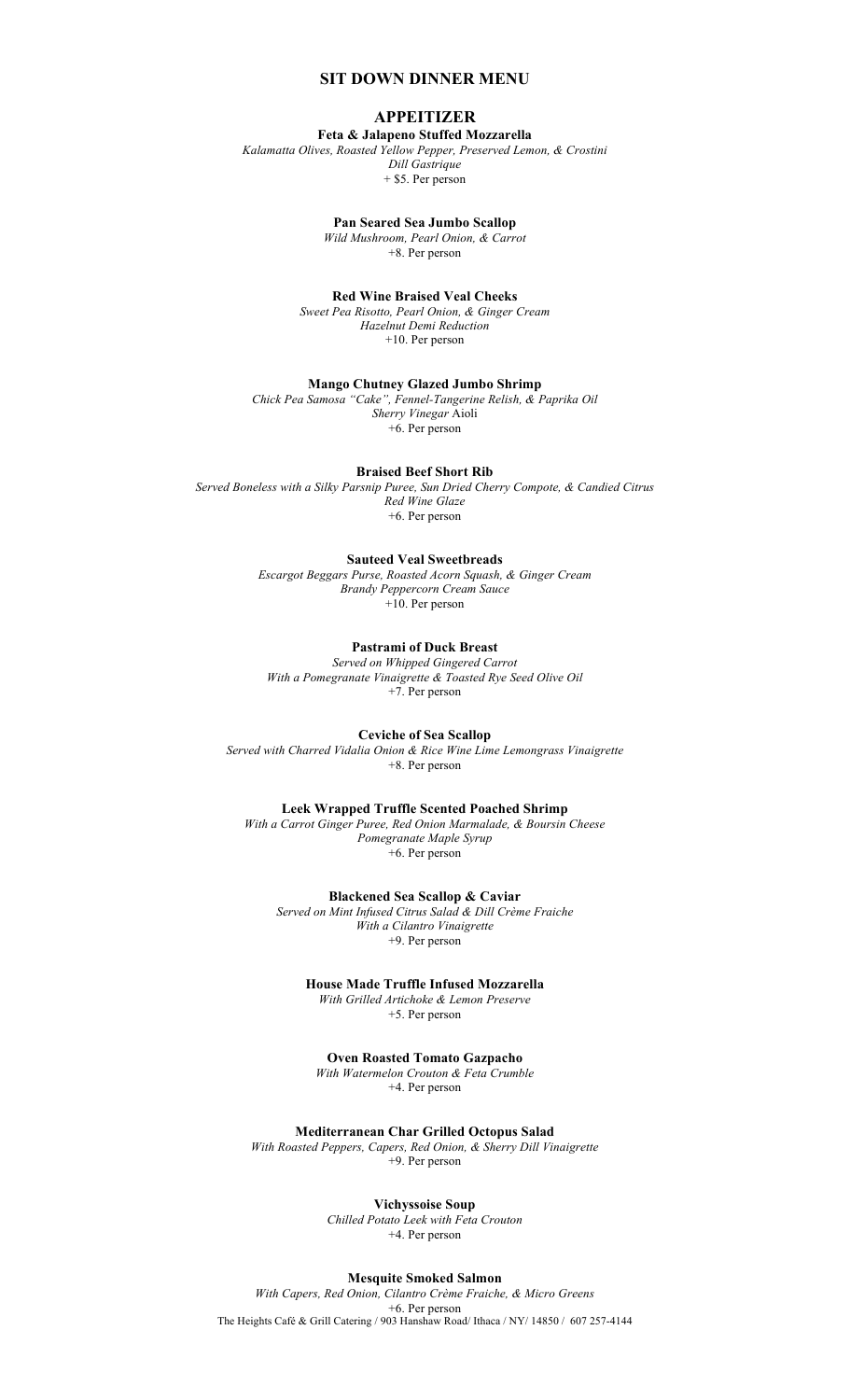# **SIT DOWN DINNER MENU**

# **SALAD COURSE**

#### **Kale**

*Lively Run Goat Cheese, Sun Flower Seeds, Butternut Squash, Blistered Tomato, Basil, & Gherkins Sherry Vinaigrette*

### **Arugula**

*With Beef Steak Tomato, Gorgonzola Cheese, Grilled Red Onion, Cucumber, & Sun Dried Cherries Raspberry Balsamic Vinaigrette*

#### **Caesar**

*Romaine Hearts, Home Style Croutons, Anchovy, & Shaved Pecorino Cheese*

### **Lexington**

*Heirloom Roasted Carrots, Hybrid Tomatoes Gorgonzola Cheese, Croutons, Frisee, Arugula, & Roasted Peanuts Basil Vinaigrette*

### **Heirloom Tomato**

*Bleu Cheese, Red Onion, Hydro Ponic Arugula, EVO, Truffle Oil & Pecorino Crouton Balsamic Reduction*

**Bistro**

*Asparagus, Arugula, Roasted Carrots, Euro Cucumber Ribbons, & Blistered Grape Tomato Cilantro Garlic Vinaigrette*

### **Roasted Beet & Goat Cheese**

*With Scallion, Yellow Pepper, Carrot, Cucumber, and Honey Mint Vinaigrette*

# **Boston Bib Lettuce**

*With Pecans, Euro Cucumber, Crumbled Gorgonzola Cheese, Grilled Endive, & Yellow Tomato Dijon Vinaigrette*

### **Fig & Spinach**

*Baby Spinach, Frisee, Fig, Red Onion, Euro Cucumber, Gorgonzola & Cauliflower Florets Raspberry Mint Vinaigrette*

### **Watermelon & Feta Salad**

*With Watercress Greens a Mint Vinaigrette & Balsamic Drizzle*

### **Bibb & Watercress**

*With Sweet & Sour Cucumbers, Blistered Tomatoes, Frisee, & Goat Cheese Champagne Vinaigrette*

### **Chopped**

*With Bleu Cheese, Greek Olives, Grape Tomato, Cucumber, & Red Pepper Oregano Vinaigrette*

### **Sicilian Cauliflower**

*Smoked Almonds, Raisins, Pecorino Cheese, Frisee, & Grape Tomatoes Jalapeno Feta Vinaigrette*

### **Greek Salad**

*Chiffonade of Romaine, Plum Tomato, Euro Cucumber, Feta, & Red Onion Red Wine Vinaigrette*

### **Tomato & Fresh Mozzarella**

*With Red Peppers, Watercress, & Carpaccio of Euro Cucumber Sherry Pepper Vinaigrette*

**The Heights Café & Grill Catering / 903 Hanshaw Road/ Ithaca / NY/ 14850 / 607 257-4144**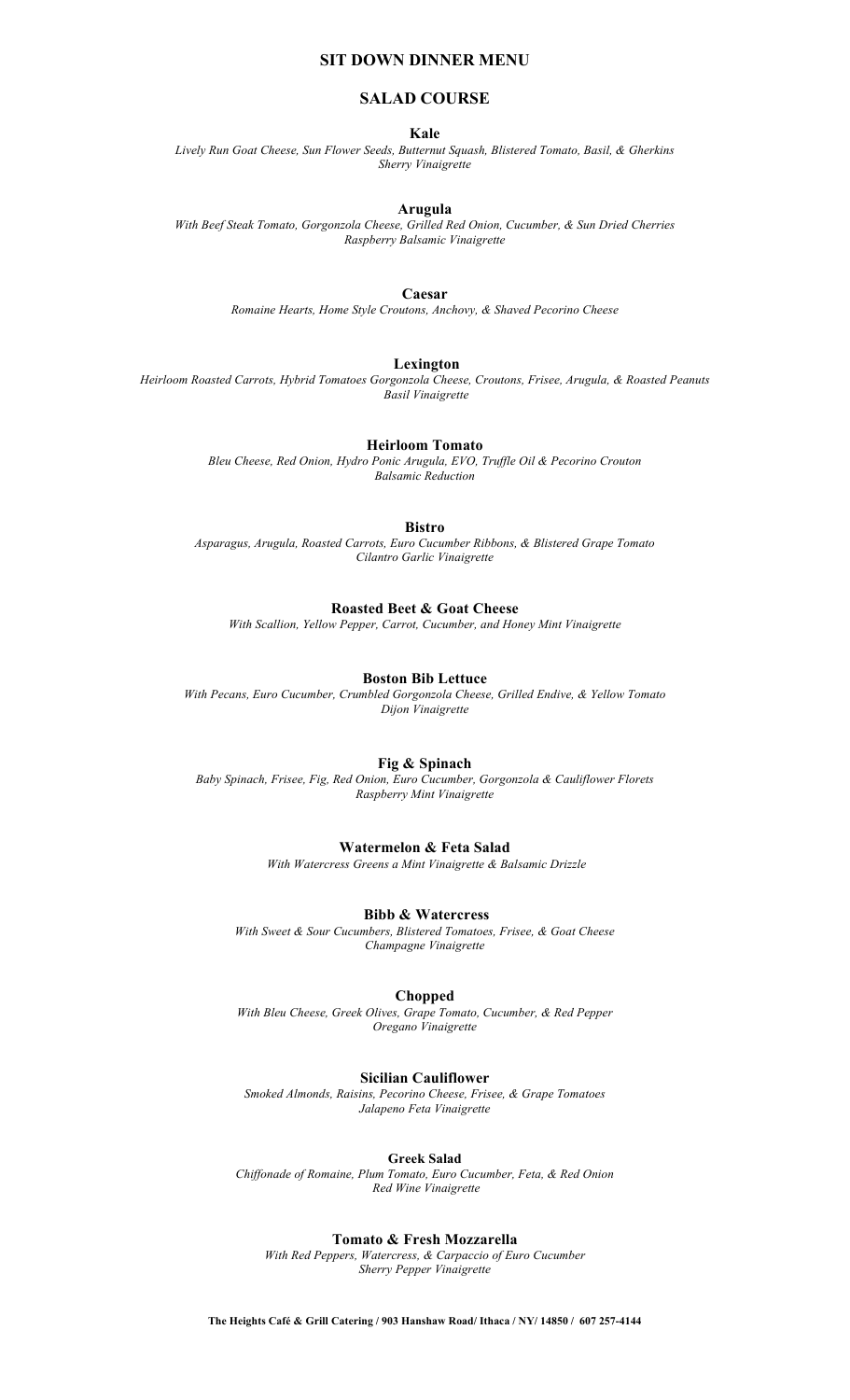# **SIT DOWN DINNER MENU**

**Includes Salad, Entrée & Dessert**

# **ENTRÉE Oven Roasted Argentinian Pork Shoulder**

*Creamy Parmesan Polenta, Brussel Sprout Crudo, & Gremolata Black Bean Chimichurri Natural Sauce* 42.

### **Pan Seared Bronzino Filet**

*Served with Smoked Eggplant, Escarole, & White Beans Tzatziki* 46.

## **Flame Grilled Beef Tenderloin & Fresh Bacon**

*Double Stuffed Potato & Fennel Roasted Parsnips Red Wine Demi Glace* 65.

### **Confit of Duck Leg & Jumbo Shrimp**

*Red Cabbage, Whipped Potato, & Candied Walnuts Grand Marnier Sauce*  44.

# **Oven Roasted Striped Bass Filet**

*Heirloom Carrots, Wild Mushrooms, & Whipped Cauliflower Gorgonzola Vinaigrette* 46.

### **Braised Beef Short Rib**

*Sticky Rice, Scallion & Carrot Cilantro Slaw Hoisin Honey* 45.

### **Roasted Chicken Breast**

*Greek Style Potato Wedges, Feta, Roasted Peppers, & Red Onions White Wine Oregano Butter Sauce* 38.

### **Bleu Cheese Crusted Beef Tenderloin**

*Asparagus, Crispy Polenta Cake, & Truffle Aioli Wild Berry Demi Glace* 65.

### **Porchetta**

*Slow Roasted Pork Belly Stuffed with Pork Shoulder Garlicky Smashed Red "B" Potatoes & Broccoli Rabe Roasted Garlic Natural Sauce* 42.

## **Maple Glazed Salmon Filet**

*Fennel, Apple, Smoked Almonds & Quinoa Bourbon Pan Sauce*  39.

# **Tuscan Rib Eye of Beef**

*Horseradish Potato, Rapini, & Chipotle Espresso Demi Glace* 60.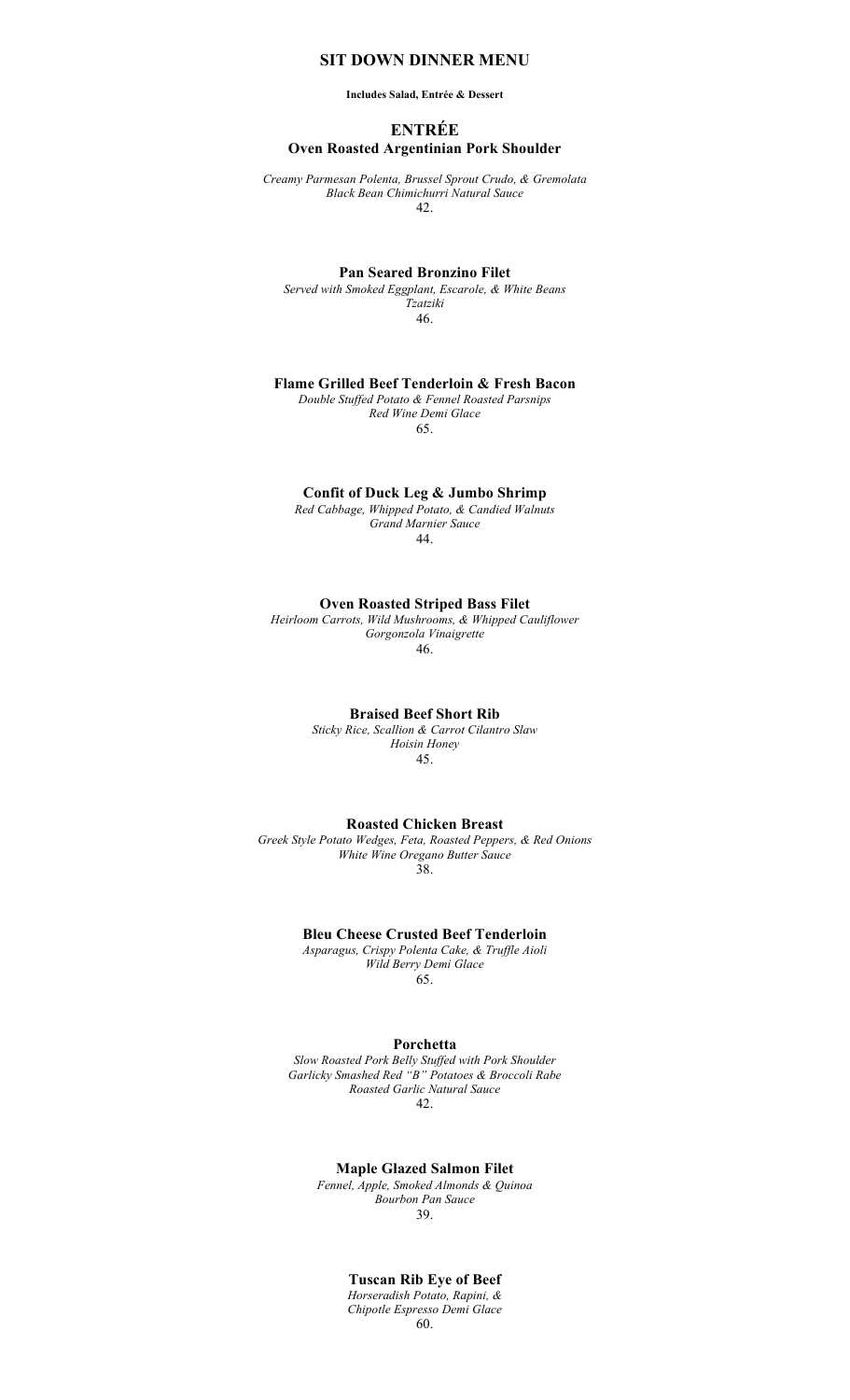### **SIT DOWN DINNER MENU (CONTINUED)**

### **Roasted Moroccan Swordfish**

*Sun Dried Cherry Farro, Grilled Asparagus, Pickled Cucumbers & Carrots Chili Lime Aioli*  46.

**Oven Roasted Grouper**

*Fiddle Head Ferns, Cauliflower, Raisins, & Israeli Couscous Agro dolce Mustard Sauce* 46.

### **Chipotle Honey Glazed Rainbow Trout**

*Pappardelle of Zucchini, Frisee, Shaved Asparagus, & Truffle Oil Lemon Lime Vinaigrette* 42.

**Flame Grilled Rack of Lamb** 

*Sweet Potato Wedges, Candied Shallots & Leeks Mint Demi Glace* 54.

### **VEGETARIAN OPTION** Included in All Menus

**Balsamic Glazed Zucchini**

*With Fennel Carrot Relish, Greek Style Beans, & Rosemary Red "B" Smoked Tomato Aioli*

### **Rattatouille & Cous Cous Stuffed Red Pepper**

*With Feta Cheese, Mint, & Smoked Cherry Tomato Couli*

### **Succotash & Wild Mushroom Ragout**

*Black Beans, Lima Beans, Peas & Shiitake Mushrooms With Smoked Cherry Tomatoes Creamed Corn & Gorgonzola Cheese* 

### **Grilled Vegetable Brochette**

*With Whipped Potato, Kalamatta Olives, Plum Tomato, & Chick Pea Sauce*

### **Petit French Lentil Pot au Feu**

*With Poached Garlic, Grape Tomato, Walnuts, Cilantro, Brussel Sprouts, & Roasted Tomato Balsamic Reduction*

# **Grilled Cauliflower "Steak"**

*White Beans, Escarole, & Smoked Eggplant Vegetable Natural Sauce*

Kalamatta Olive Bread & Rosemary Butter Florets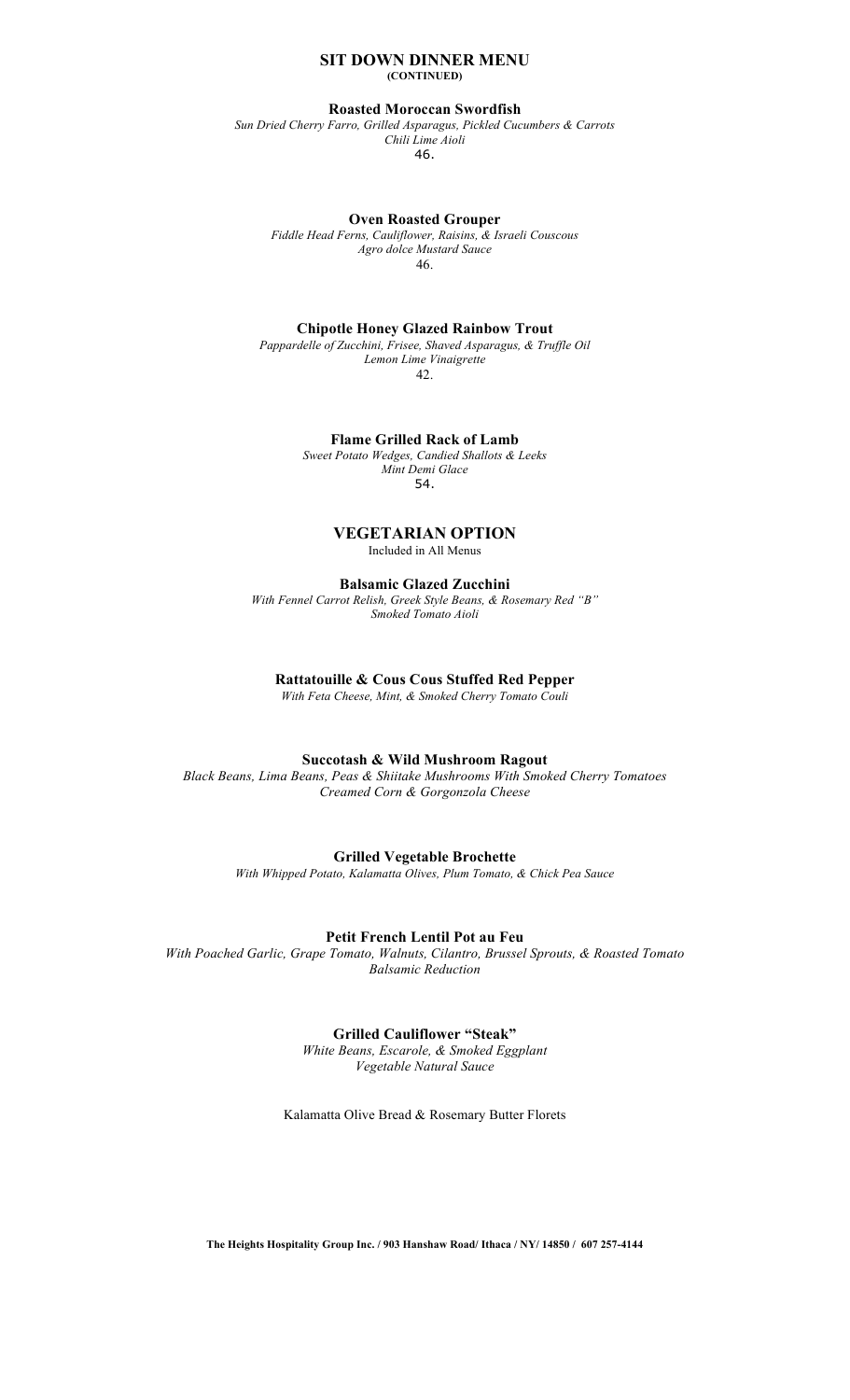# **SIT DOWN DINNER DESSERT SELECTIONS**

# **Signature Chocolate Cake**

*With Chocolate Ganache & Cornell French Vanilla Ice Cream*

**Carrot Cake** *With Cream Cheese Icing & Cinnamon Crème Anglaise*

> **Fresh Berry Tart** *With Pastry Cream & Crème Anglaise*

**Chocolate Grand Marnier Torte**  *With Berries, Chantilly, and Hot Cocoa Mint Ganache*

**Roasted Pineapple & Blueberries** *With a Coconut Rum Butterscotch Sauce & Fresh Whipped Cream*

> **Chocolate Walnut Sarladaise** *With Fresh Berries & Fresh Whipped Cream*

> **Tiramisu** *Fresh Berries & Cappucino Crème Anglaise*

**Mixed Berry Cobbler** *With Rum Roasted Pineapple & Cornell French Vanilla Ice Cream Crème Anglaise*

**Poached Anjou Pear** *Served with Maple Pecan Ice Cream, Cornell Apple Cinnamon Crouton, & Macaerated Sun Dried Figs Cherry Syrup*

> **Milk Chocolate Pecan Tart** *With Caramel Sauce, Chantilly Cream, & Chocolate Sauce*

> > **Ricotta Cheese Cake** *With Fresh Berries and Whipped Cream*

**Chocolate Marquise** *With Caramel, Pecans & Whipped Cream Fresh Berry Garnish*

**New York Style Cheese Cake** *With Blackberry Couli, Whipped Cream, & Hazelnut Crust*

**Heights Signature Double Chocolate Cake**

*With Maple Walnut Ice Cream, Ganache, & Berries*

**Macadamia White Chocolate Croissant Pudding** *Served with French Vanilla Ice Cream, Wild Turkey Crème Anglaise, & Chantilly*

**Coffee, Decaffeinated Coffee, & Tea**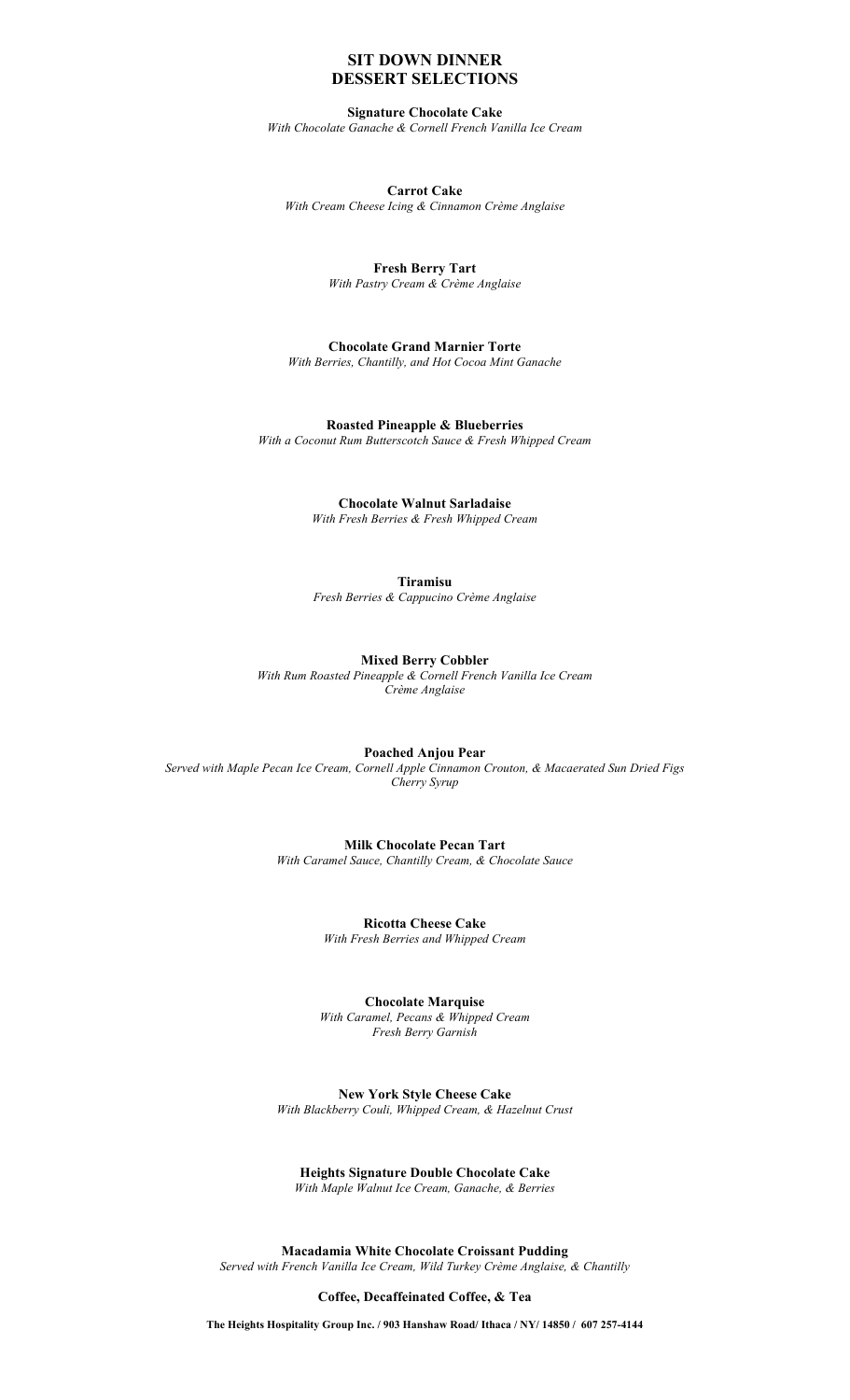# **BUFFET SELECTIONS**

**\$50.00 per person**

### **SALADS Choice of Two Selections**

**Caesar Salad** *with Grated Parmesan Cheese & Kalamatta Olive Croutons*

**Curly Spinach Salad** *With Bleu Cheese, Almonds, Raisins, Red Onion, Tomato* **&** *Raspberry Vinaigrette*

**Panzanella Salad** *with Grape Tomato, Basil, & Mozzarella*

**The Heights Greek Salad** *With Julienne Lettuce, Plum Tomato, Euro Cucumber, Feta, & Red Onion Red Wine Vinaigrette*

**Moroccan Couscous Salad** *Sun Dried Cherries, Pine Nuts & Cilantro Vinaigrette*

**New York State Bibb Lettuce**

*Roasted Plum Tomato, Euro Cuc Ribbon, Gorgonzola Cheese, & Kalamatta Olive Tapenade Mint Vinaigrette*

**Boston Bibb & Watercress Salad**

*Roasted Grape Tomato, Euro Cucumber, Cauliflower, Pine Nuts, Raisins, & Shaved Fennel Sherry Vinaigrette*

**Tompkins County Poi Choy Salad** 

*Cashews, Crispy Wonton Noodles, Grated Parmesan, Grape Tomato, Cucumber, Mandarin Orange, & Red Onion Sesame Balsamic Vinaigrette*

> **VEGETABLES & STARCHES** Choice of Two Selections

> > **Stir Fry Vegetables**

**Pan Fried Eggplant** *With Tzatziki*

# **Roasted Potato Wedges** *ala Grecque*

**Orzo** *With Fresh Mint, Grape Tomatoes, Lime, & Pine Nuts*

# **Twice Cooked Baked Potatoes**

**Grilled Vegetables** *Anise, Red Peppers, Red Onion, & Celery With Balsamic Drizzle*

**Whipped Sweet Potato** *With Maple Syrup & Nutmeg*

**Haricot Vert** *Almondine*

**Grilled Asparagus** *with a Lemon Balsamic Dressing*

# **Garlicky Broccoli Rabe & Acorn Squash**

**Corn Bread** *with Sweet Butter Florets*

**Grilled Vegetable Brochette** *With Sticky Rice, Kalamatta Olives, Plum Tomato, & Chick Pea Sauce*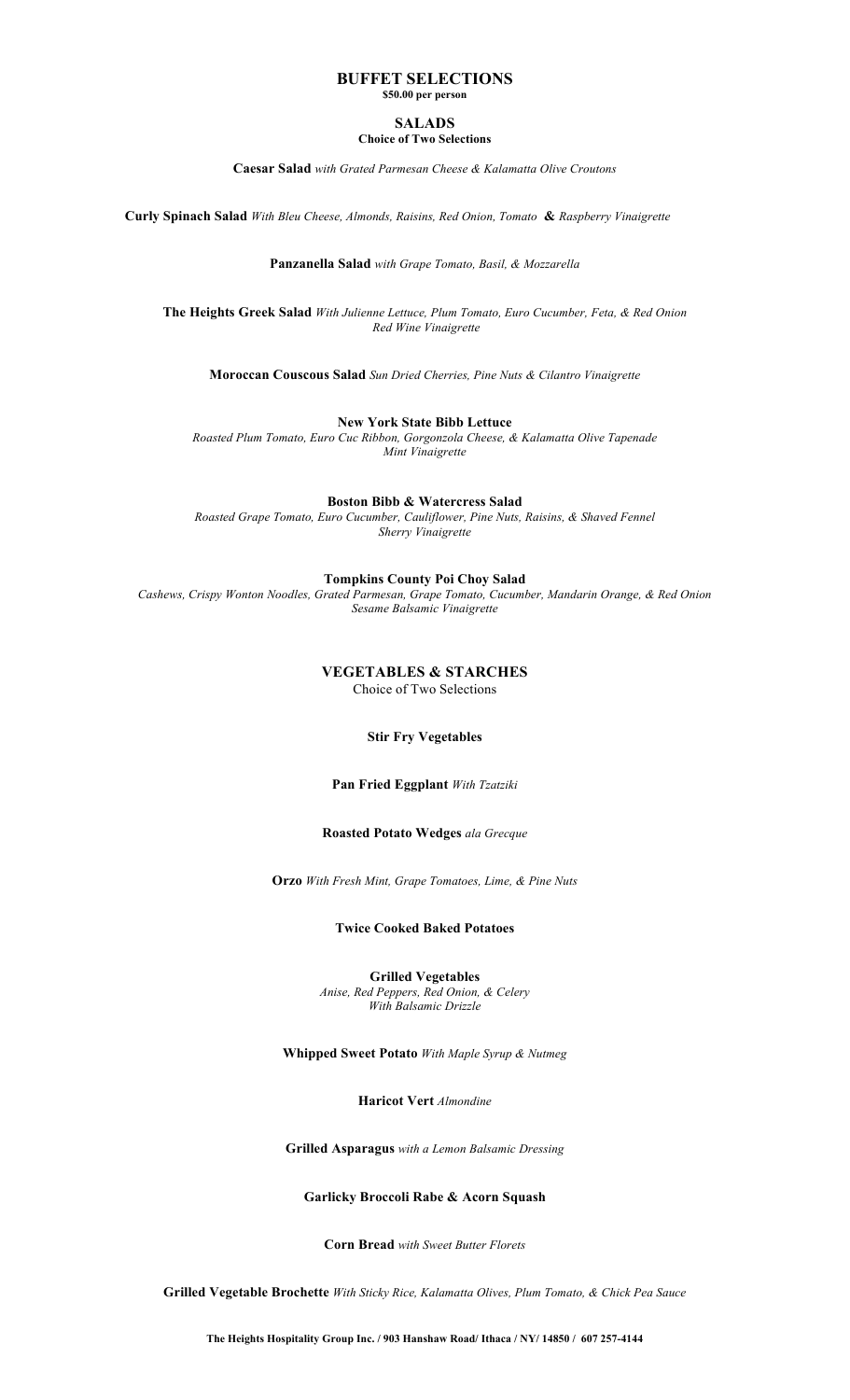# **BUFFET ENTRÉE SELECTIONS** Choice of Two

**Atlantic Salmon au Poivre**

*Pepper Crusted with Swiss Chard, Roasted Shallots & Carrots Parsnip Brandy Pan Sauce*

**Flame Grilled Chicken Breast** *With a Caperberry Rosemary Demi Glace*

**Shish Kabob of Chicken or Lamb**

**Barbeque Leg of Lamb** *Served with Fresh Lemon & Herbs~*

**Char Grilled Chicken Breast** *With Lemon, Oregano, & Olive Oil*

**Flame Grilled Swordfish** *With Sautéed Spinach, Fennel, & Grape Tomatoes*

**Oven Roasted Alaskan Halibut**

*Served with a Chiffoande of Sorrel, Tompkins County Wild Mushroom Saute, & Cous Cous Mignonette Vinaigrette*

**Sake Poached Atlantic Salmon** *with a Coconut Curry Cream Sauce*

**Rattatouille & Cous Cous Stuffed Red Pepper** *With Feta Cheese, Mint, & Smoked Cherry Tomato Couli*

**Succotash & Wild Mushroom Ragout**

*Black Beans, Lima Beans, Peas & Shiitake Mushrooms With Smoked Cherry Tomatoes Creamed Corn & Gorgonzola Cheese* 

**Petit French Lentil Pot au Feu**

*With Poached Garlic, Grape Tomato, Brazilian Nuts, Cilantro, Brussel Sprouts, & Roasted Tomato Balsamic Reduction*

**Crispy Duck Confit** *Straw Mushrooms & Curry Coconut Sauce*

**Pan Roasted Chicken Breast** *With Snow Peas, Broccoli, Almonds, Carrots, & Red Peppers Scallion Garlic Sauce*

*Sticky Rice*

**New England Clam Bake**

*With Little Neck Clams, Mussels, Red "B" Potato, Corn, & Stripe Bass Thyme Cream Sauce*

**Flame Grilled Carved Rib Eye of Beef** *With House Steak Sauce* \$8.00 per person surcharge

**Carved Grilled Tenderloin of Beef** *With Ancho Chilli BBQ Sauce* \$12.00 per person surcharge

**Wok Braised Atlantic Salmon** *With Bok Choy & Strawberry Habanero BBQ Sauce*

**Chicken Scarpiello**

*with Broccoli Rabe, Garlic, Cherry Peppers, & Detali Pasta Balsamic Vinegar Sauce*

**Tuscan Style Salmon**

*Braised with Artichokes, Fresh Mozzarella, Plum Tomato, Olives, & Porcini Mushrooms Sauce*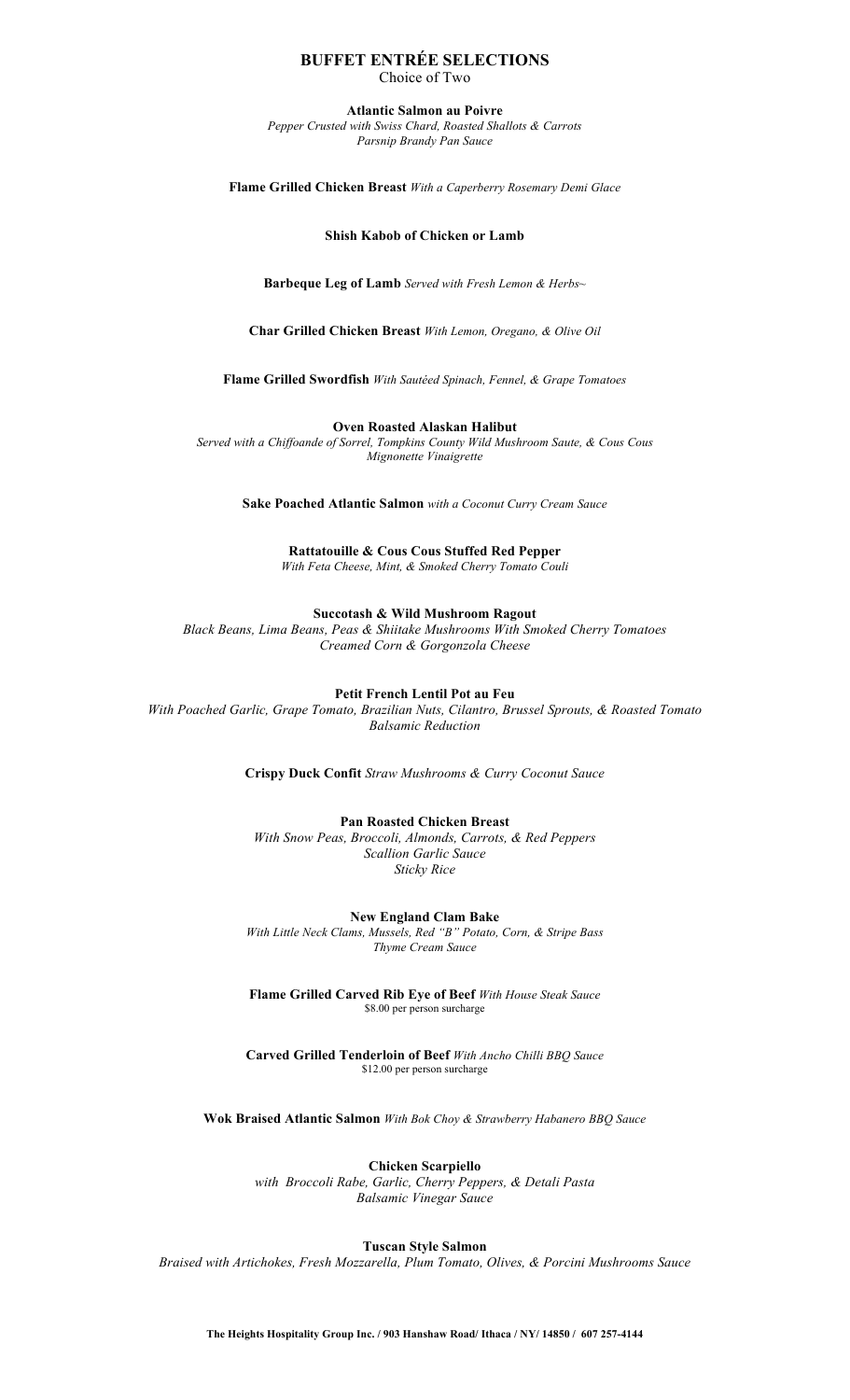# **BUFFET DESSERTS**

Choice of One

**Signature Chocolate Cake** *With Chocolate Ganache & Cornell French Vanilla Ice Cream*

**Carrot Cake** *With Cream Cheese Icing & Cinnamon Crème Anglaise*

> **Fresh Berry Tart** *With Pastry Cream & Crème Anglaise*

**Chocolate Grand Marnier Torte**  *With Berries, Chantilly, and Hot Cocoa Mint Ganache*

**Roasted Pineapple & Blueberries** *With a Coconut Rum Butterscotch Sauce & Fresh Whipped Cream*

> **Chocolate Walnut Sarladaise** *With Fresh Berries & Fresh Whipped Cream*

> > **Tiramisu**

*Fresh Berries & Cappucino Crème Anglaise* 

**Mixed Berry Cobbler** *With Rum Roasted Pineapple & Cornell French Vanilla Ice Cream Crème Anglaise*

**Poached Anjou Pear** *Served with Maple Pecan Ice Cream, Cornell Apple Cinnamon Crouton, & Macerated Sun Dried Figs Cherry Syrup*

> **Milk Chocolate Pecan Tart** *With Caramel Sauce, Chantilly Cream, & Chocolate Sauce*

> > **Ricotta Cheese Cake** *With Fresh Berries and Whipped Cream*

**Chocolate Marquise** *With Caramel, Pecans & Whipped Cream Fresh Berry Garnish*

**New York Style Cheese Cake** *With Blackberry Couli, Whipped Cream, & Hazelnut Crust*

**Heights Signature Double Chocolate Cake** *With Maple Walnut Ice Cream, Ganache, & Berries*

**Macadamia White Chocolate Croissant Pudding** *Served with French Vanilla Ice Cream, Wild Turkey Crème Anglaise, & Chantilly*

**Coffee, Decaffeinated Coffee, & Tea**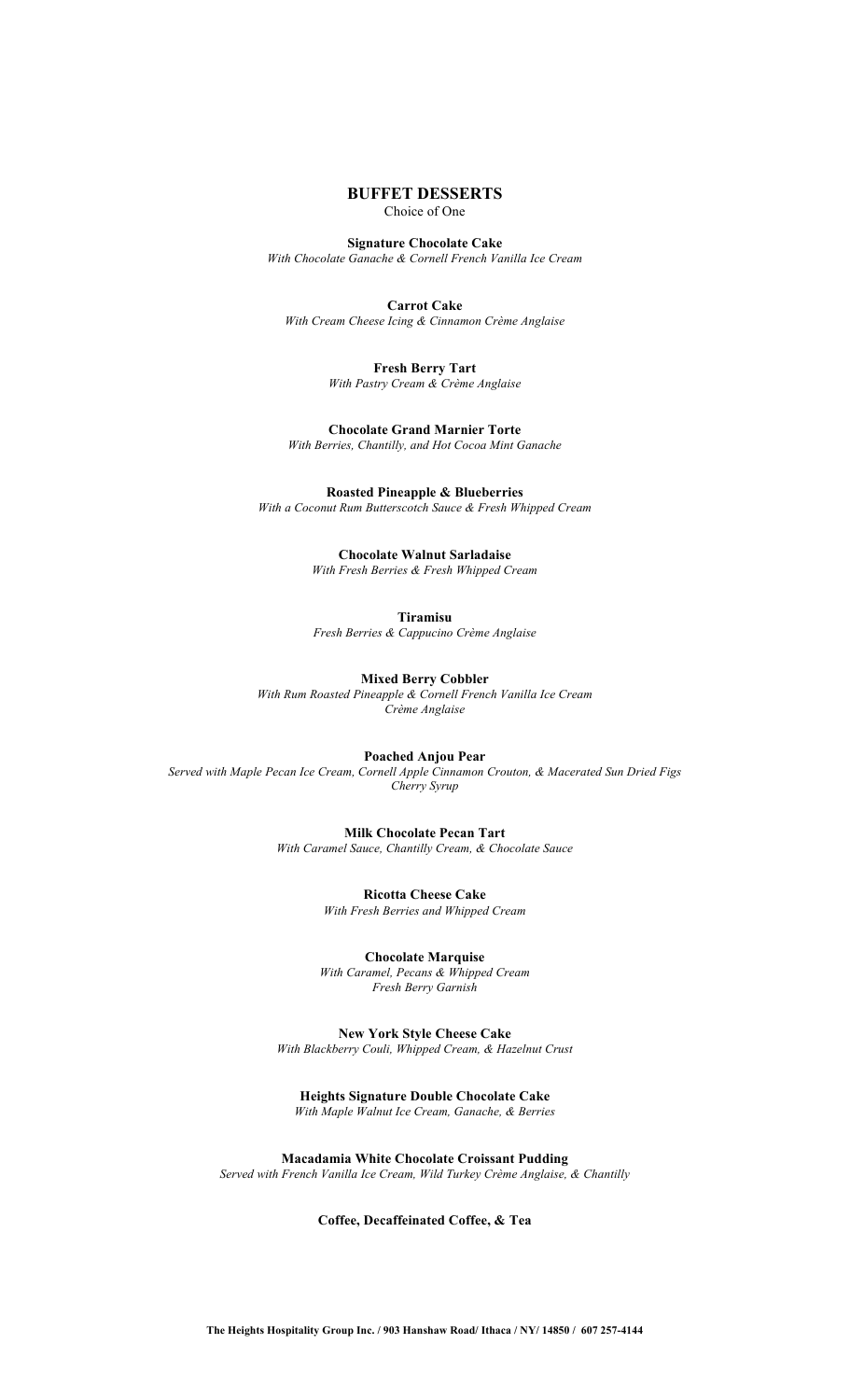# **SAMPLE BBQ BUFFET**

# **SALADS**

**Panzanella Salad** *with Grape Tomato, Basil, & Mozzarella*

**The Heights Greek Salad** *With Julienne Lettuce, Plum Tomato, Euro Cucumber, Feta, & Red Onion Red Wine Vinaigrette*

**Moroccan Couscous Salad** *Sun Dried Cherries, Pine Nuts & Cilantro Vinaigrette*

**SIDES**

**Oven Roasted Root Vegetables** *With Caramelized Onions & Sweet Potatoes*

**Summer Grilled Vegetables** *With Balsamic Drizzle*

# **ENTREE**

**Sicilian Style Chicken Wings** *With Bleu Cheese*

**Country Style BBQ Short Ribs** *Poblano BBQ Sauce*

**Oven Roasted BBQ Salmon** *With Strawberry BBQ Glaze & Citrus Confit*

# **BUTLERED DESSERTS Chipwich Ice Cream Sandwiches**

**Summer Fruit Kabobs**

**\$45. Per person**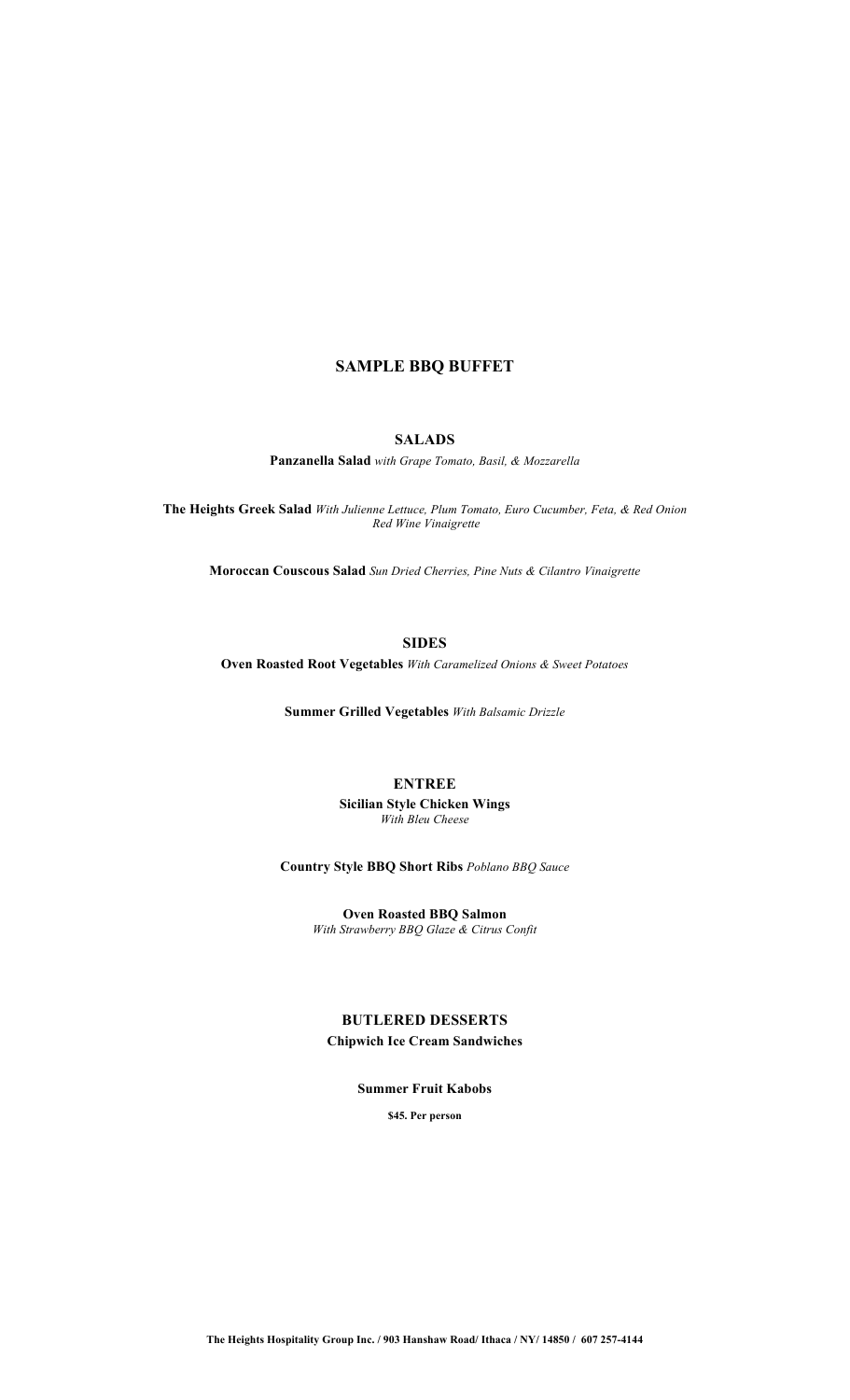### **BEVERAGE SERVICE Pricing per person**

### **NON ALCOHOLIC BEVERAGE SERVICE**

**Coke, Diet Coke, Sprite, Ginger Ale & Pellegrino Sparkling Water \$8.**

### **WINE, BEER, & NON ALCOHOLIC BEVERAGE SERVICE**

**Coke, Diet Coke, Sprite, Ginger Ale, & Pellegrino Sparkling Water**

**New York State Riesling, White & Red Wines**

**Shock Top Belgium White & Amstel Light \$12. / 2hr \$22. / 5hr**

# **BAR BEVERAGE SERVICE**

**Coke, Diet Coke, Sprite, Ginger Ale, & Pellegrino Sparkling Water**

**New York State Riesling, White & Red Wines**

**Shock Top Belgian White, & Amstel Light**

**Ruskova Vodka, Brookers Gin, Black Bottle Scotch, Setters Bourbon, Seagram's VO, Agavales Tequila**

**Seagram's Seven, Appleton Light Rum, Sweet & Dry Vermouth**

**Cranberry Juice, Orange Juice, Grapefruit Juice, & Pineapple Juice**

**Tonic & Club Sodas**

**\$16. / 2hr \$26. / 5hr**

# **PREMIUM BAR BEVERAGE SERVICE**

**Coke, Diet Coke, Sprite, Ginger Ale & Pellegrino Sparkling Water**

**New York State Riesling, White, & Red Wines**

**Dales Pale Ale & Amstel Light**

**Grey Goose Vodka or Kettle One, Beefeater Gin, Dewar's Scotch, Larceny Bourbon, Crown Royal**

**Azul Tequila, Seagram's Seven, Appleton Light Rum, Sweet & Dry Vermouth**

**Cranberry Juice, Orange Juice, Grapefruit Juice, Pineapple Juice, Tonic & Club Sodas**

**\$19. / 2hr \$29. / 5hr**